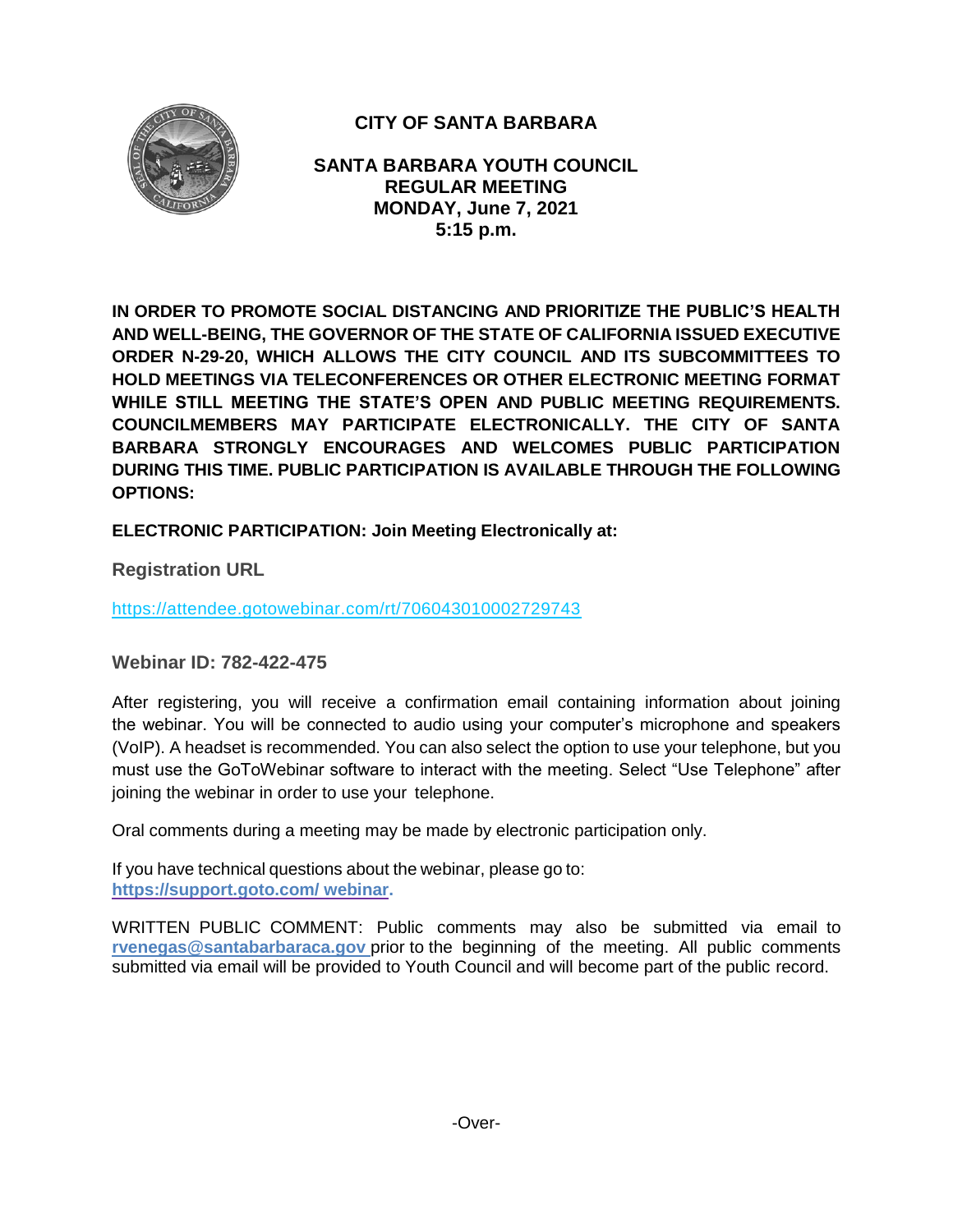## **AGENDA**

## **CALL TO ORDER**

## **ROLL CALL**

## **CHANGES TO THE AGENDA**

#### **PUBLIC COMMENT**

Any member of the public may address the Youth Council for up to two minutes on any subject within the jurisdiction of the Youth Council that is not scheduled for a public discussion before the Youth Council. The total amount of time for public comment will be 15 minutes.

#### **COUNCIL AND STAFF COMMUNICATIONS**

#### **CONSENT CALENDAR**

## **1. Subject: Approval of the Minutes – For Action (Attachment)**

Recommendation: That the Youth Council waive the reading and approve the minutes of the special meeting held on Monday, May 17, 2021.

#### **NEW BUSINESS**

#### **2. Subject: Youth Council Interviews – Discussion and Action**

The Youth Council will conduct interviews for new members and make recommendations to the Mayor and City Council.

## **3. Subject: Subcommittees – Discussion and Action**

Recommendation: That the Youth Council subcommittee members discuss current work tasks and take action if necessary:

- 1. Community Engagement
	- a) Moms Demand Action Update
	- b) Standing Together to End Sexual Assault Update

## **OLD BUSINESS**

## **4. Youth Council Updates - For Information Only**

Recommendation: That each Youth Council member take up to two minutes for updating the public on specific school related issues or events impacting their school or youth in general.

## **ADJOURNMENT**

**REPORTS:** Copies of reports relating to agenda items are available for review in the office